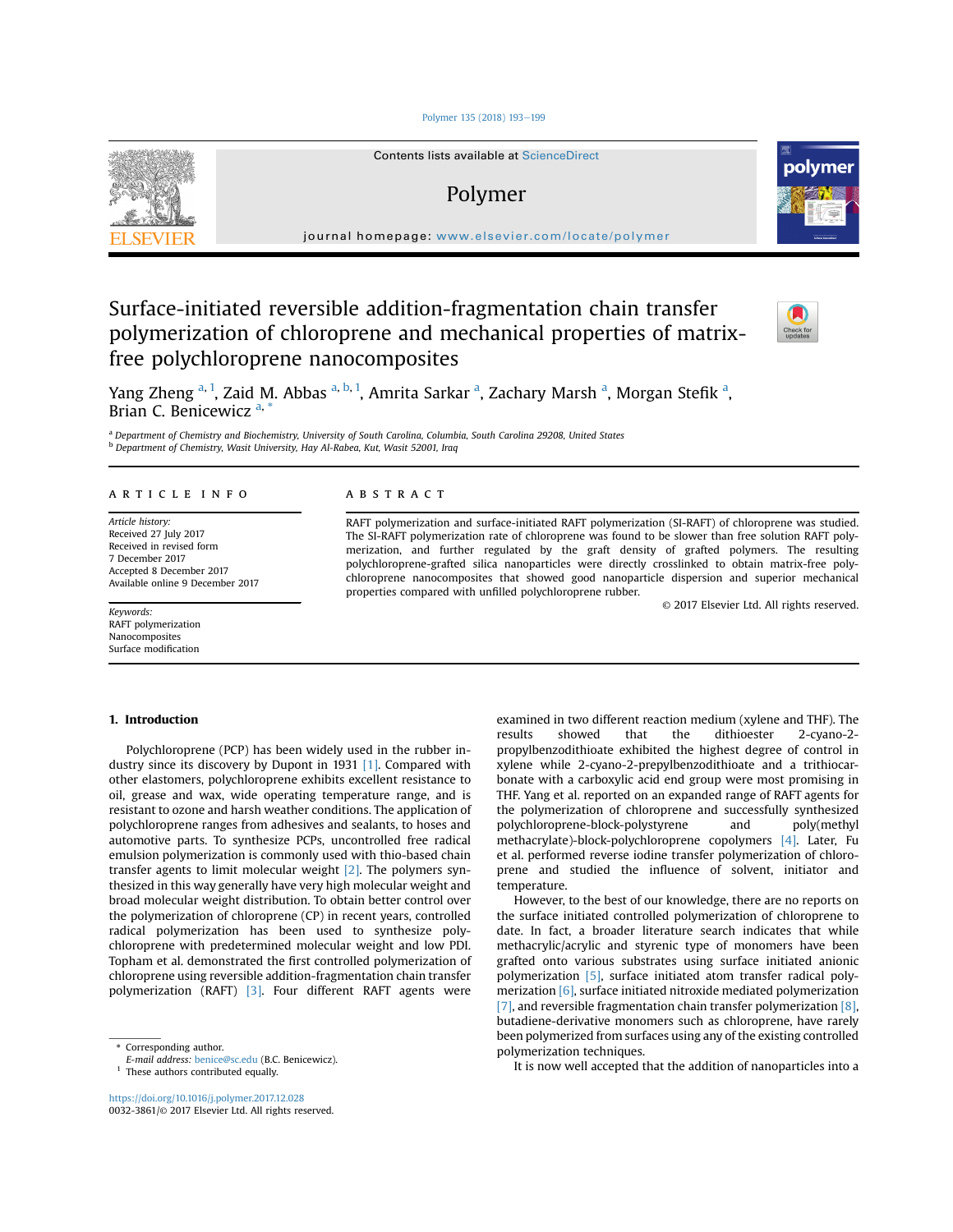polymer matrix can result in materials with improved thermomechanical properties [9]. To achieve optimal improvement, it requires that nanoparticles are well dispersed in the matrix instead of forming clusters to maximize the nanoparticle-matrix surface area. Grafting filler nanoparticles with the same polymer chains as the matrix has been demonstrated to be an effective way to improve nanoparticle dispersion. In this paper, we report the surfaceinitiated RAFT polymerization of chloroprene from silica nanoparticles and carefully studied polymerization kinetics at different graft densities. The resulting PCP grafted silica nanoparticles were directly crosslinked to create matrix-free nanocomposites that showed improved mechanical properties as compared to free PCP.

# 2. Experimental section

## 2.1. Materials

Chloroprene monomer was synthesized according to the literature [3]. The RAFT agent 2-methyl-2-[(dodecylsulfanylthiocarbonyl) sulfanyl]propanoic acid (MDSS) (97%) was purchased from Strem Chemicals and used as received. Spherical  $SiO<sub>2</sub>$  nanoparticles with a diameter of  $14 \pm 4$  nm were purchased from Nissan Chemical Co. Tetrahydrofuran (THF) (HPLC grade, Fisher), dicumyl peroxide (Acros, 99%), and aminopropyldimethylethoxysilane (Gelest, 95%) were used as received. 2.2'-Azobisisobutyronitrile (AIBN) was purified by recrystallization from methanol and dissolved in THF to make 10 mM solutions. All other reagents were used as received.

## 2.2. Characterization

<sup>1</sup>H NMR (Bruker ARX 300/ARX 400) was conducted using CD3OD as the solvent. Molecular weights and dispersity were determined using a gel permeation chromatography (GPC) with a 515 HPLC pump, a 2410 refractive index detector, and three Styragel columns. The columns consist of HR1, HR3 and HR4 in the effective molecular weight ranges of 100-5000, 500-30000, and 5000-500000, respectively. THF was used as eluent at 30  $\degree$ C and flow rate was adjusted to 1.0 mL/min. Molecular weights were calibrated with poly(methyl methacrylate) standards obtained from Polymer Laboratories. Dynamic Light Scattering (DLS) characterizations were conducted using Zetasizer Nano ZS90 from Malvern. Infrared spectra were obtained using a BioRad Excalibur FTS3000 spectrometer. The transmission electron microscopy (TEM) was performed on a Hitachi H8000 TEM at an accelerating voltage of 200 KV. The samples were prepared by depositing a drop of the diluted nanoparticle solution in methanol on copper grids. Scanning electron microscopy (SEM) was performed by dropcasting 10 µl of diluted nanoparticle solution on copper grids with carbon film. Small angle X-ray scattering experiments were conducted using a SAXSLab Ganesha instrument at the South Carolina SAXS Collaborative. A Xenocs GeniX3D microfocus source was used with a Cu target to generate a monochromic beam with a 0.154 nm wavelength. The instrument was calibrated using a silver behenate reference with the first order scattering vector  $\mathsf{q}^* = 1.076$  nm $^{-1}$ , where  $\mathsf{q} = 4\pi \lambda^{-1}$  sin  $\theta$  with a total scattering angle of 20. Thermogravimetric analysis (TGA) measurements were carried out on a TA Q5000 thermogravimetric analyzer (TA Instruments). All the samples were preheated to 150  $\degree$ C and kept at this temperature for 10 min to remove residual solvents. After cooling to 40 $\degree$ C, the samples were heated to 800 $\degree$ C with a heating rate 10  $\degree$ C/min in nitrogen atmosphere. An Instron 5500 tensile tester was used to record the stress-strain curves at room temperature with a 100 N load cell and test speed of 20 mm/min. The dog-bone shaped samples for tensile testing were cut from hot pressed samples with 22 mm length and 5 mm width. Each sample was tested at least three times for tensile testing. Dynamic mechanical analysis (DMA) was measured using a RSA3 DMA (TA Instruments) in tensile mode. The DMA data was collected by testing at a frequency of 1.0 Hz, 0.1% strain and a heating rate of 3  $\degree$ C/min from  $-100$  °C to 150 °C.

## 2.3. Free RAFT polymerization of chloroprene

In a typical polymerization, chloroprene (0.25 g), MDSS  $(5.16 \text{ mg})$ , AIBN  $(141 \mu$ I from 10 mM stock solution) and THF  $(1 \text{ ml})$ were added and mixed well in a Schlenk flask. The mixture was degassed by three freeze-pump-thaw cycles, filled with nitrogen, and the Schlenk flask was placed in an oil bath at 60 $\degree$ C. Aliquots of the reaction solution were withdrawn from the flask periodically throughout the polymerization.

# 2.4. Activation of 2-Methyl-2-[(dodecylsulfanylthiocarbonyl) sulfanyl]propanoic acid MDSS

MDSS (2 g, 5.49 mmol), N,N'-dicyclohexylcarbodiimide (1.24 g, 6.03 mmol) and 2-mercaptothiazole (0.718 g, 6.03 mmol) were dissolved in dichloromethane (40 mL) in a 100 mL round bottom flask under a nitrogen stream. After 10 min at room temperature, a solution of 4-dimethylaminopyridine (0.067 g, 0.549 mmol) dissolved in 2 ml of dichloromethane was added to the mixture and the nitrogen flow was removed. After 5 h at room temperature, the mixture was filtered and the solvent evaporated using a rotary evaporator. The product was subjected to column purification using a silica column with 5:4 ethyl acetate:hexane. Typical yields were 80–90%, m.p. 34–35 °C. <sup>1</sup>H NMR (300 MHz, CDCl<sub>3</sub>) δ 3.20 (2H, t, S- $CH_2$ -(CH<sub>2</sub>)<sub>10</sub>-CH<sub>3</sub>), 1.97 (6H, s, C-(CH<sub>3</sub>)<sub>2</sub>), 1.71-1.15 (20H, t, S-CH<sub>2</sub>- $(CH<sub>2</sub>)<sub>10</sub>$ -CH<sub>3</sub>), 0.89 (3H, t, SCH<sub>2</sub>-(CH<sub>2</sub>)<sub>10</sub>-CH<sub>3</sub>), 3.56 (2H, t, N-CH<sub>2</sub>-CH<sub>2</sub>-S), 3.92 (2H, t, S-CH<sub>2</sub>-CH<sub>2</sub>-N).

# 2.5. Synthesis of MDSS-g-SiO<sub>2</sub>

A solution (20 mL) of colloidal silica particles (30 wt % in methyl isobutyl ketone) was added to a two-necked round bottom flask and diluted with 110 mL of THF. 3- Aminopropyldimethylethoxysilane (0.32 mL, 2 mmol) was added and the mixture was refluxed in a 65  $\degree$ C oil bath for 5 h under nitrogen protection. The reaction was then cooled to room temperature and precipitated in a large amount of hexanes (500 mL). The particles were then recovered by centrifugation and dispersed in THF using sonication and precipitated in hexanes again. The aminefunctionalized particles were redispersed in 40 mL of THF for further reaction. Then 0.2 g, (0.4 mmol) of activated MDSS was prepared as described above and added dropwise to a THF solution of the amine functionalized silica nanoparticles (40 mL, 6 g) at room temperature. After complete addition, the solution was stirred overnight. The reaction mixture was then precipitated into a large amount of hexanes (400 mL). The particles were recovered by centrifugation at 3000 rpm for 8 min. The particles were redispersed in 30 mL THF and precipitated in hexanes. This dissolution-precipitation procedure was repeated 2 more times until the supernatant layer after centrifugation was colorless. The yellow MDSS-anchored silica nanoparticles were dried at room temperature and analyzed using UV analysis to determine the chain density (ch/nm<sup>2</sup>) using a calibration curve constructed from standard solutions of free MDSS. Different graft densities were achieved by adding different amounts of 3-aminopropyldimethylethoxysilane in the first step as described previously [8,10].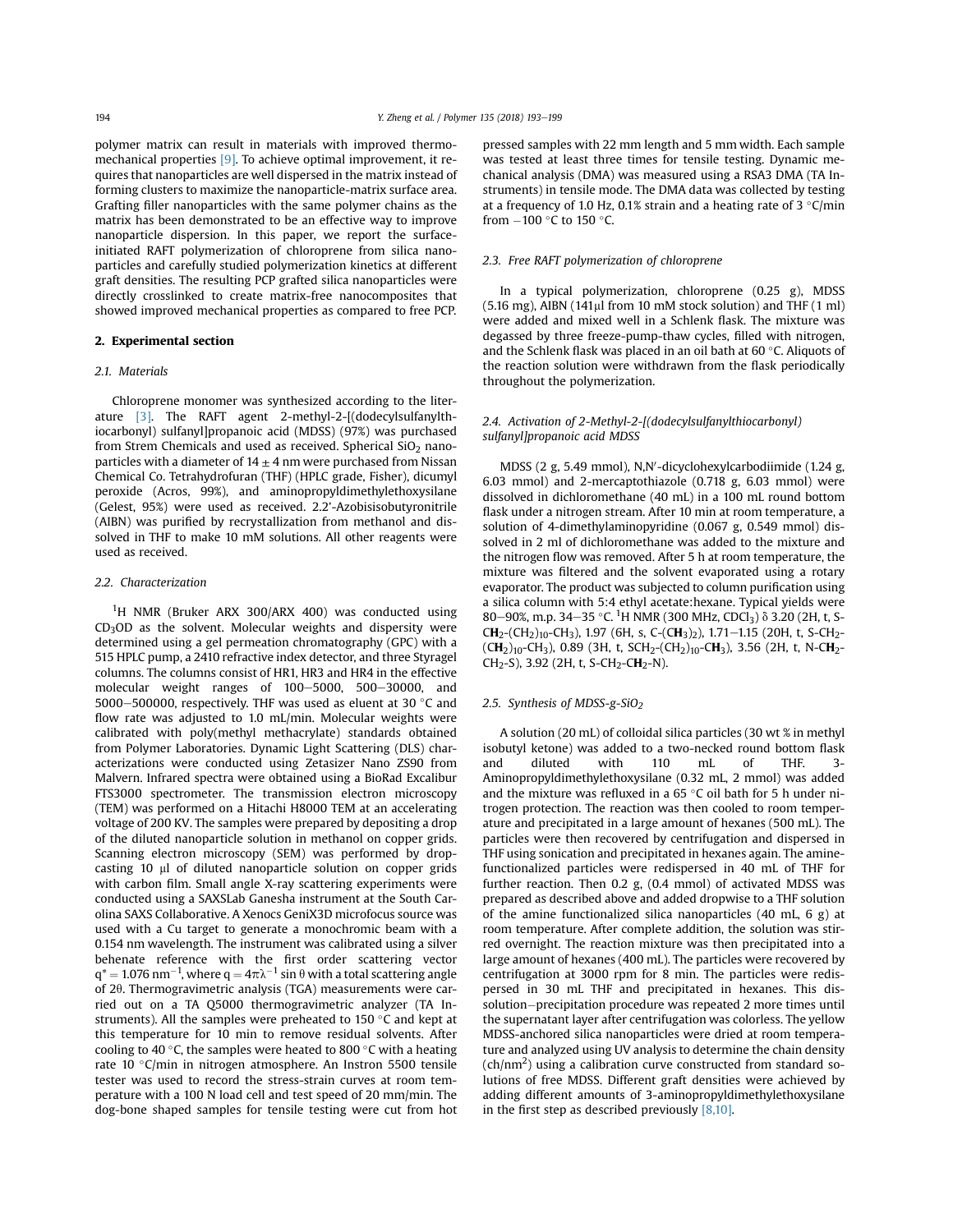# 2.6. Surface-initiated RAFT polymerization of chloroprene

Stoichiometries of reactions were calculated using equations from our previously published literature  $[8,11-13]$ . In a typical polymerization, chloroprene (2g), MDSS-g-SiO<sub>2</sub> (0.74 g 0.32 ch/ nm $^2$ ), AIBN (567 $\mu$ I from 10 mM stock solution) and THF (4 mI) were added and mixed well in a Schlenk flask. The mixture was degassed by three freeze-pump-thaw cycles, filled with nitrogen, and the Schlenk flask was placed in an oil bath at 60 $\degree$ C. Aliquots of the reaction solution were withdrawn from the flask periodically throughout the polymerization. The resulting polychloroprene grafted particles were purified by two rounds of centrifugation to remove excess monomers and free polymers.

# 2.7. General procedure for cleaving grafted polymer from particles

In a typical experiment, 20 mg of polychloroprene grafted silica particles was dissolved in 2 mL of THF. Aqueous HF (49%, 0.2 mL) was added, and the solution was allowed to stir at room temperature overnight. The solution was poured into a PTFE Petri dish and allowed to stand in a fume hood overnight to evaporate the volatiles. The recovered polychloroprene was then subjected to GPC analyses.

## 2.8. Curing process of polychloroprene grafted particles

A solvent mixing technique was used for curing. All equivalents mentioned here are mass equivalents. Chloroprene polymer (100eq), zinc oxide (5eq), magnesium oxide (2eq), phenyl-anaphthylamine (2eq), stearic acid (0.5eq), 2-mercaptothiazoline (0.5eq) were mixed well in THF (15 mL for each gram of polymer). The mixtures were then poured into Teflon petri dishes for solvent evaporation under vacuum. The dried samples were hot pressed at  $160^\circ$  for 25 min to obtain vulcanized rubber sheet of  $0.2 - 0.4$  mm thickness.

### 3. Results and discussion

2-Methyl-2-[(dodecylsulfanylthiocarbonyl) sulfanyl]propanoic acid (MDSS) was selected as the RAFT agent because it has been reported to have excellent control over a wide selection of common monomers [3], and the carboxylic acid end group provided a convenient site for grafting onto the particle surface.

We initially examined the free RAFT polymerization of CP. The ratio between species was kept at  $[CP]/[RAFT]/[AIBN] = 400$ : 1: 0.1. The reaction was carried out in THF at  $60^{\circ}$ C, and monitored over time. As shown in Fig. 1,  $ln(M_0/M_t)$  had a linear relationship versus time and the molecular weight increased with monomer conversion although it did show a typical hybrid behavior. This hybrid behavior, resulting in an initial high molecular weight which approaches the calculated molecular weight as conversion increases, is usually ascribed to a low chain transfer constant at the initial stage of polymerization [14]. Similar behavior has also been reported for RAFT polymerization of MMA, where bimodalarity and high molecular mass at low conversion was observed as a combination of free radical polymerization and controlled radical polymerization [15]. PDI was below 1.5 during the process and the molecular weight distribution by GPC showed well-shaped unimodal peaks. We further studied the microstructure of PCP polymerized using RAFT by NMR, which has not been reported previously. It was found that the ratio between microstructures was 71% 1,4 trans, 23% cis, 1.3% 1,2 additions and 4.7% 3,4 additions. The ratio of each component is close to PCP obtained from free radical polymerization and did not change across samples of different

#### molecular weights.

To perform surface-initiated polymerization of CP from nanoparticles, we modified particle surfaces with RAFT agents, which was realized in three steps (see Scheme 1). First, the nanoparticles were treated with an aminosilane agent to obtain amine functionalized NPs. Then MDSS was activated by reacting with 2 mercaptothiazoline followed by silica gel column for purification. Last, amine functionalized NPs were reacted with activated MDSS to obtain MDSS attached nanoparticles. Successfully functionalized NPs showed the light yellow color of MDSS, and graft density was calculated based on characteristic UV-vis absorbance of MDSS at 300 nm.

Surface-initiated RAFT polymerization of chloroprene was performed from MDSS grafted silica nanoparticles with 0.32  $\text{ch/nm}^2$ graft density. with ratio between  $[CP]/[RAFT]/[AIBN] = 400$ : 1: 0.1. Reaction conditions were kept exactly the same as free solution polymerization including the ratio between monomers and solvent.

The polymerization kinetics are shown in Fig. 2. Molecular weight increased with monomer conversion with slight hybrid behavior and PDIs were typically less than 1.6. The linearity of the pseudo first order kinetic plot implies a constant radical concentration during the 26 h polymerization period. These results indicated that surface anchored MDSS as well as free MDSS could be employed to control the polymerization of CP.

It is interesting to compare the reaction kinetics between free RAFT polymerization in solution, and the surface-initiated RAFT polymerization on particles. By comparing the kinetics of SI-RAFT in Fig. 2 and the one for free RAFT mediated polymerization in Fig. 1, it is obvious that the free RAFT agent mediated polymerization was much faster than SI-RAFT polymerization. Approximately 25% conversion was achieved in 4 h for free RAFT mediated polymerization and the same conversion was not achieved until 20 h for SI-RAFT with 0.32  $\text{ch/nm}^2$  graft density. This observation implied a retardation effect with SI-RAFT polymerization of CP. Similar observations have been reported for SI-RAFT polymerization of methyl methacrylate (MMA) using 4-cyanopentanoic acid dithiobenzoate (CPDB) as RAFT agent. We reason that such observation could be ascribed to the "localized high RAFT agent concentration" effect [8,16]. In the case of SI-RAFT polymerization, the local concentration of RAFT agent was much higher than free RAFT agent mediated polymerization due to the immobilization onto particle surfaces. Therefore, surface radicals could transfer between adjacent RAFT agents instead of propagation via monomer addition, which resulted in retardation of polymerization observed here and reported in the literature.

To provide further evidence for the hypothesis, we studied the SI-RAFT polymerization of CP with a different graft density (0.15 ch/  $nm<sup>2</sup>$ ), and plotted the reaction kinetics along with the two prior cases (Fig. 3).

We find that the kinetic curve of SI-RAFT polymerization at 0.15 ch/nm<sup>2</sup> graft density is intermediate between the curves of free RAFT polymerization and SI-RAFT polymerization at 0.32 ch/ nm<sup>2</sup> density, which agrees with our hypothesis. For SI-RAFT polymerization of CP, at low-to-medium graft density, the "localized high RAFT agent concentration" effect is not as pronounced as the case for high graft density, and the polymerization kinetics was similar to the free RAFT polymerization of CP.

# 3.1. Mechanical properties of matrix-free PCP grafted silica nanoparticle composites

To investigate the mechanical properties of matrix-free PCP grafted silica nanoparticle composites, we prepared a series of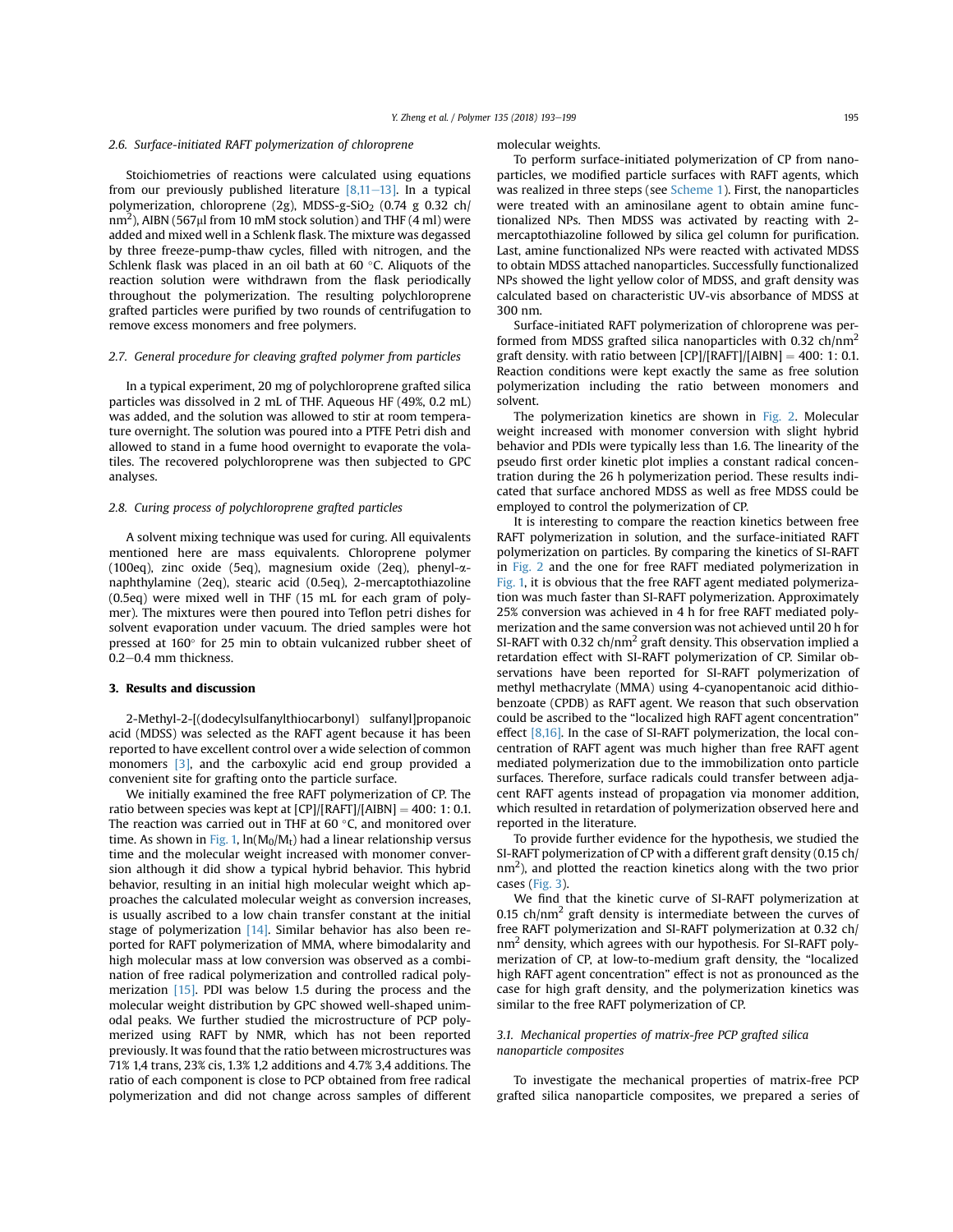

Fig. 1. (A) Reaction scheme, (B) first-order kinetic plot and (C) molecular weight and polydispersity versus conversion for RAFT polymerization of chloroprene in solution.



Scheme 1. Preparation of PCP grafted SiO<sub>2</sub> NPs.

composites from NPs with the same graft density (0.1 ch/nm<sup>2</sup>), but different molecular weights of grafted polymer. The details of the samples are listed in Table 1.

The PCP grafted silica nanoparticles were directly crosslinked as matrix-free composites. MgO and ZnO were used as crosslinking agents. PCP grafted silica nanoparticles were mixed with curing agents in solution and then solvents were allowed to evaporate under vacuum. Dried samples were hot pressed at 160  $\degree$ C for 25 min to obtain vulcanized rubber sheet of  $0.2-0.4$  mm thickness. The advantage of matrix-free nanocomposites over conventional composite materials is to achieve better nanoparticle dispersion. Conventional composite synthesis procedures require the mixing of particles with polymer matrix, which introduces additional complexity into the system, and often results in agglomeration of particles especially at high nanoparticle loading due to unsatisfactory interface compatibility  $[17]$ . In matrix-free systems, the particles are inherently separated from each other by the grafted polymers. Thus, good dispersion could be easily achieved [18-21].

As shown in Fig. 4, good particle dispersion was achieved with 100 kDa PCP grafted silica nanocomposites at 30 wt% silica. There was no significant clustering of particles even at high silica loading. However, a closer view revealed there is no well-defined pattern of particle distribution and interparticle spacing was not uniform, which is most likely due to the large size disparity of the core silica particles.

Small-angle X-ray scattering (SAXS) was used to obtain more information on the particle dispersion state of the crosslinked samples (see Fig. 5). No agglomeration was detected from the X-ray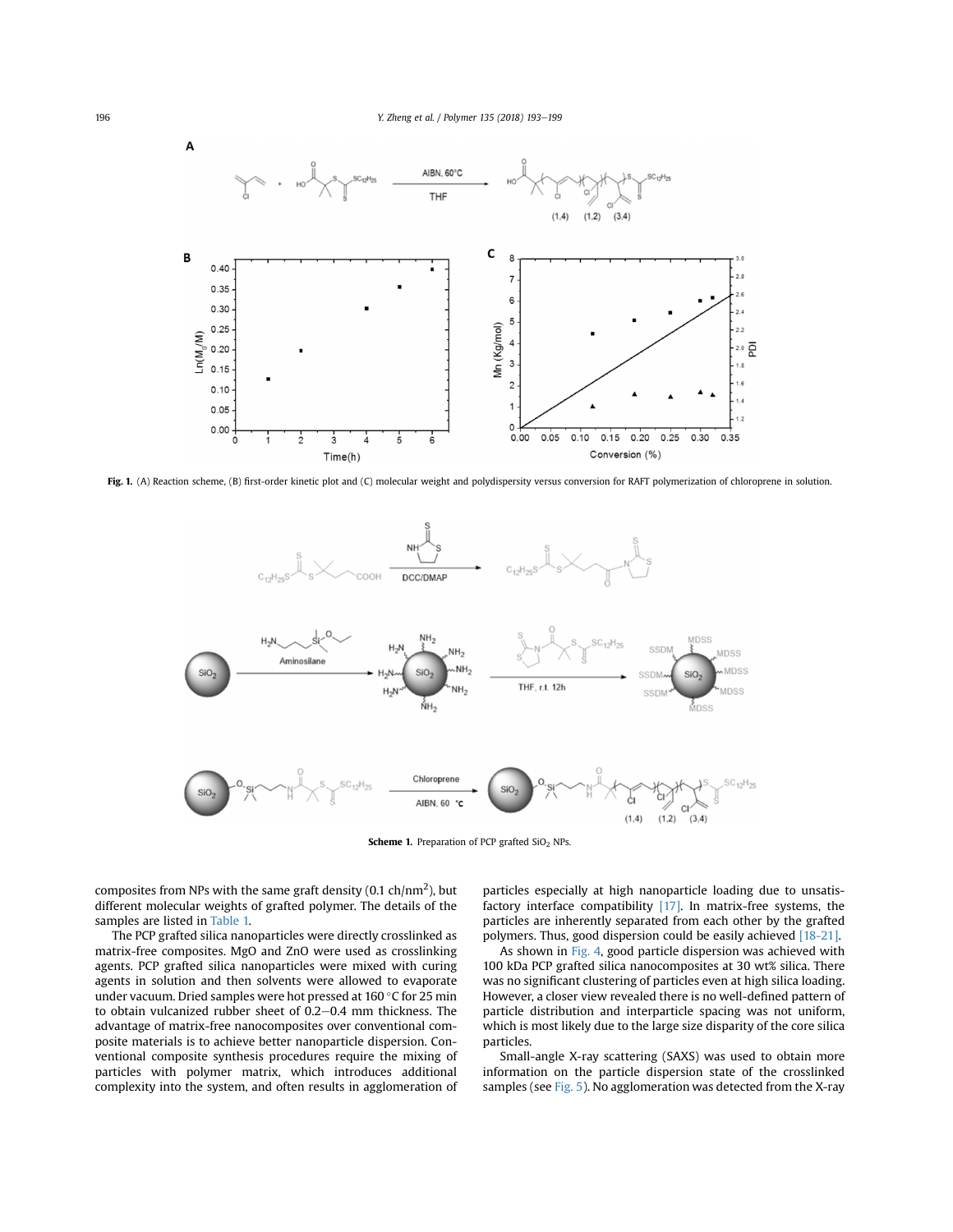

Fig. 2. (A) First-order kinetic plot and (b) molecular weight (squares) and polydispersity (triangles) versus conversion of the surfaced initiated RAFT polymerization of CP with 0.32 ch/nm<sup>2</sup> graft density,  $[CP]/[RAFT]/[AIBN] = 400$ : 1: 0.1.



Fig. 3. Pseudo first-order kinetic plots for the polymerization of chloroprene with ratio between species  $[CP]/[RAFT]/[AIBN] = 400: 1: 0.1$  with free MDSS (black square); MDSS grafted particles with 0.15 ch/nm2 density (red triangle); MDSS grafted particles with 0.32 chs/nm<sup>2</sup> density (blue diamond). (For interpretation of the references to color in this figure legend, the reader is referred to the Web version of this article.)



Fig. 4. TEM image of 100 kDa PCP grafted silica nanocomposites at 30 silica wt%. Scale bar 500 nm (bottom middle) and 200 nm (bottom left).

scattering pattern at low q. The intensity of all the peaks was relatively weak, indicating a broad distribution of interparticle spacing. The location of the peak did not change much between the samples, which corresponded to a d spacing ~23 nm, and seems reasonable considering the size of silica core (15 nm) plus the grafted polymers.

The matrix-free nanocomposites were crosslinked as films and cut into dog-bones for tensile testing. It was found that the properties of the composites were directly related to the silica loading of the nanocomposites.

Tensile stress-stain curves of cured matrix-free PCP silica nanocomposites are shown in Fig. 6. All the matrix-free composites had significantly improved tensile strength compared with unfilled PCP. Furthermore, the tensile stress at break increased with silica loading with a corresponding decrease in elongation at break. This general trend is consistent with previous literature that tensile strength generally increases continuously with increasing silica loading [22-24]. For matrix-free nanocomposite systems, the increase in molecular weight of the grafted polymers causes a decrease in silica loading at a fixed graft density. Thus, as

## Table 1

Sample details of matrix-free PCP grafted silica nanoparticle composites.

| Sample name    | Graft density<br>(ch/nm <sup>2</sup> ) | Mn<br>(kDa) | Silica content<br>$(wt\%)$ | Tensile strength<br>(MPa) | Elongation at break |
|----------------|----------------------------------------|-------------|----------------------------|---------------------------|---------------------|
| PCP unfilled   | N/A                                    | 50          |                            | $1.8 + 0.11$              | $10.3 + 0.41$       |
| $MF-47K$       | 0.1                                    | 47          | 50                         | $12.9 + 2.19$             | $3.9 \pm 0.11$      |
| <b>MF-55K</b>  | 0.1                                    | 55          | 45                         | $11.0 + 1.21$             | $5.3 \pm 0.01$      |
| <b>MF-70K</b>  | 0.1                                    | 70          | 40                         | $11.0 + 0.76$             | $7.7 \pm 0.41$      |
| <b>MF-100K</b> | 0.1                                    | 100         | 30                         | $6.1 \pm 0.59$            | $10.9 + 0.73$       |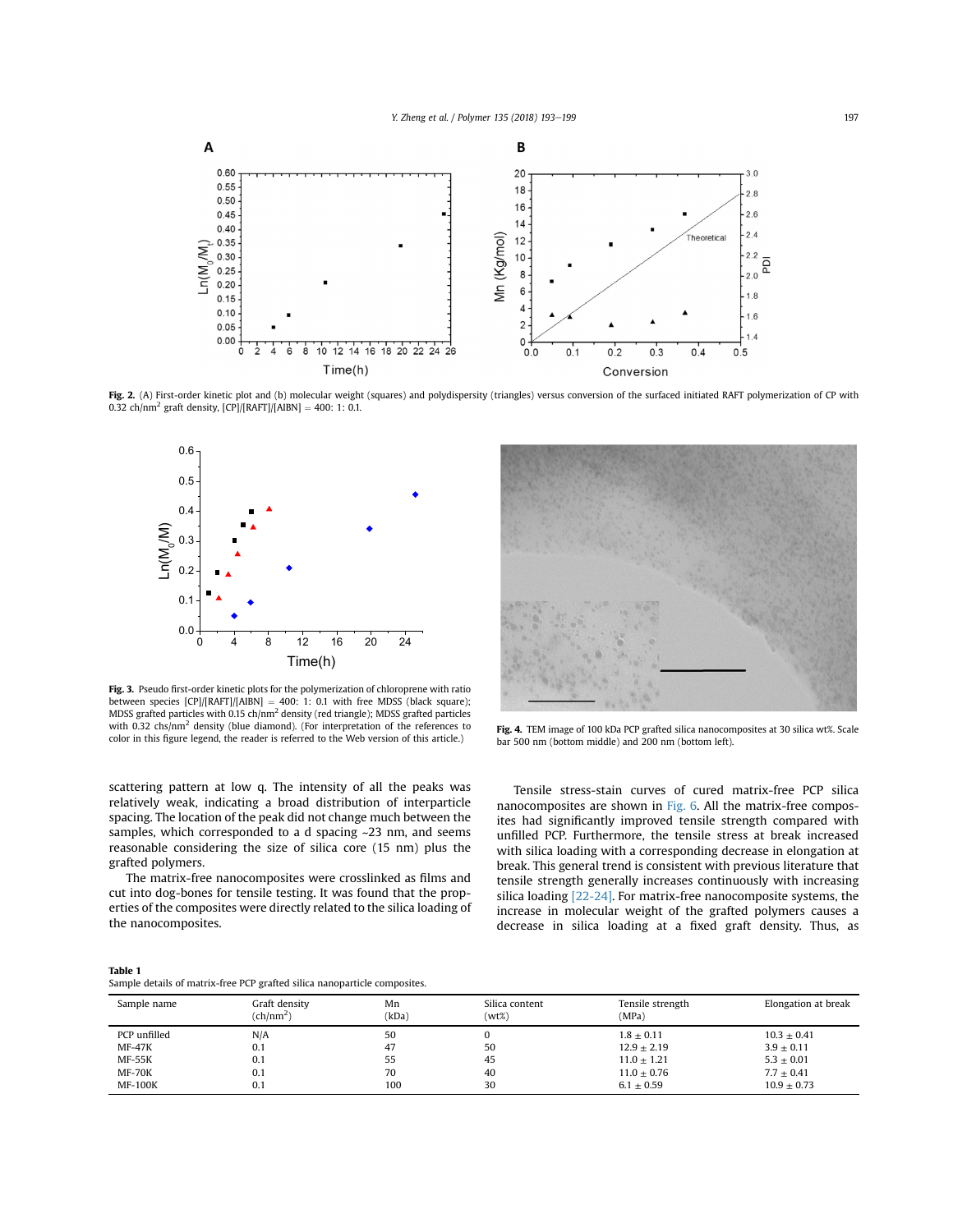198 Y. Zheng et al. / Polymer 135 (2018) 193-199



Fig. 5. Representative small-angle X-ray scattering (SAXS) intensity curves for matrixfree PCP grafted silica nanocomposites.



Fig. 6. Stress-strain curves of crosslinked unfilled and filled composites.

molecular weight increased, the elongation at break increased due to better entanglement between polymer chains while the tensile strength decreased due to lower silica loading. It is worth noting that the MF-100 kDa composite showed both higher tensile strength and elongation at break than unfilled polymer matrix. Typically, silica filled samples exhibit decreased tensile strain due to defects caused by particle flocculation [25], but this effect was minimized in matrix-free composites because of improved particle dispersion.

The dynamic mechanical behavior was measured at constant strain and frequency for the PCP crosslinked silica nanocomposites and the crosslinked unfilled PCP. Fig. 7A shows that at low temperatures ( $T < T_g$ ), the effect of the silica on E' is observed even though the molecular chain segments are frozen in this region. In the rubbery plateau region, matrix-free PCP silica composites also had higher storage modulus relative to the unfilled PCP. Across matrix-free samples, the storage modulus increased with decreasing molecular weight (i.e., increasing silica content). The glass transition temperature of the matrix-free composites was not altered compared with unfilled PCP as observed in Fig. 7B, however, the reduction of tan delta peak height increased with silica loading, which also suggests better reinforcing effect and stronger rubberfiller interaction at high silica loading [26].

# 4. Conclusion

A facile method was demonstrated for the synthesis of polychloroprene grafted silica NPs using surface-initiated RAFT polymerization. A trithioester RAFT agent was anchored onto the surface of silica NPs with controlled graft density, and controlled radical polymerizations were conducted to produce surface grafted PCP of predetermined molecular weight and relatively narrow PDI. The polymerization kinetics was studied and it was found that the grafting-from polymerization rate was dependent on the graft density and generally slower than chloroprene polymerization mediated by free RAFT agent. The PCP grafted silica NPs were directly crosslinked to form matrix-free nanocomposites that showed uniform particle dispersion and improved mechanical properties than unfilled PCP. These strong, tough composite materials could be useful in many applications that also require the reported solvent and environmental resistance inherent in polychloroprene rubbers.



Fig. 7. Temperature dependence of storage modulus of crosslinked unfilled PCP and matrix-free PCP silica nanocomposites.